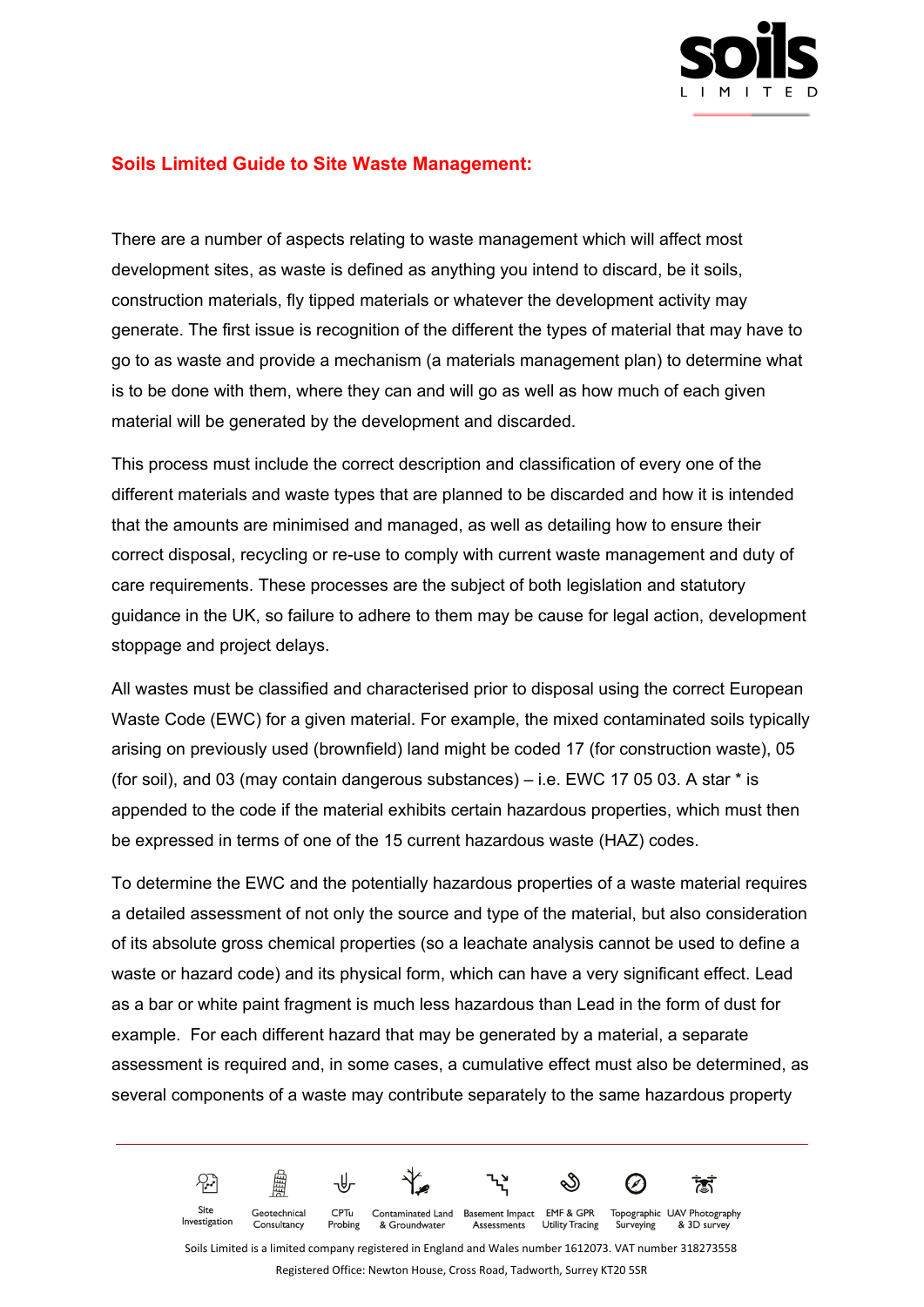

i.e. PAH's are individually carcinogenic, but in varying concentrations depending on the chemical, but can have a cumulative effect.

Suitably detailed chemical data for prospective waste determination can be obtained in part from an effective, well structured and considered site investigation, providing that it is undertaken in line with current guidance and standards and that waste is an aspect that is considered during the commissioning of that phase of the investigation. It can be undertaken retrospectively as an additional investigation, but this is rarely as cost effective. The chemical and physical data obtained from the logs, site observation and analysis, combined with an understanding of the site historical development (and therefore likely sources of contamination) and consideration of the conceptual site model, should allow a reasonably

accurate determination of most material types encountered.

However, this data will then have to be considered by a competent waste advisor, often using products such as HazWaste™ before a final determination can be made and the appropriate codes assigned. Depending on the quality of the data and types of



materials encountered, certain additional specialist analysis (flammability testing for oil contaminated materials and percentage asbestos fibre being the most common at the moment) may also be required before a material can be precisely defined. A Waste Acceptance Criteria (WAC) analysis is only required if the material is to be sent to landfill, and only to confirm if that particular repository can accept the material under its current licence conditions. A WAC alone will not allow determination of an EWC or Haz code.

Only when the material to be discarded has been defined, characterised and any appropriate Haz codes determined will it be possible to appraise which soils, strata and materials could potentially be re-used or recycled and which should be discarded as not being fit for purpose given the intended end use of the site and potentially where they could be discarded to. Such activities and appraisals should always be undertaken by the development team in



Soils Limited is a limited company registered in England and Wales number 1612073. VAT number 318273558 Registered Office: Newton House, Cross Road, Tadworth, Surrey KT20 5SR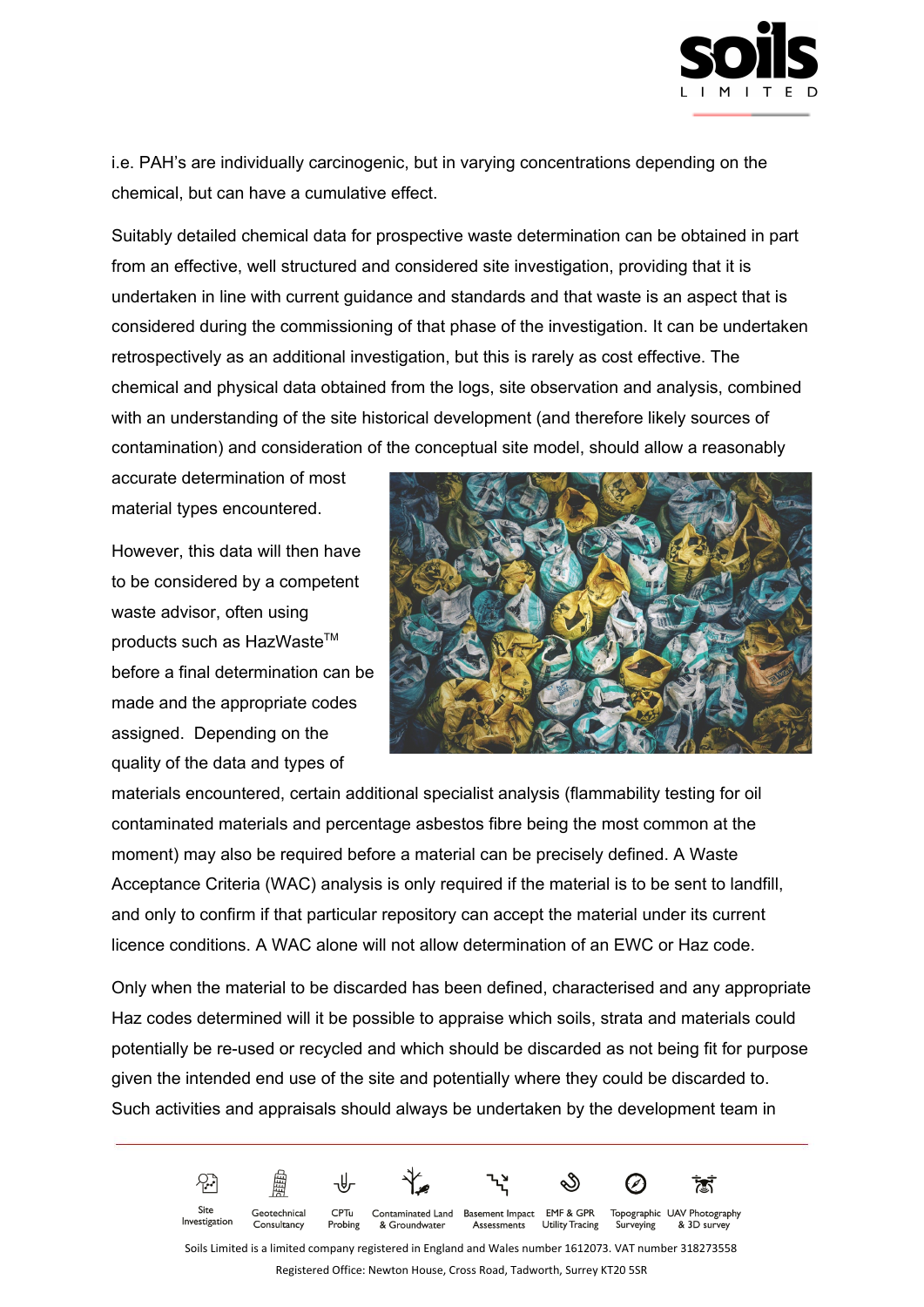

consultation with suitably competent waste advisors/subcontractors and the site procedures and works plans generated should ideally be ratified by a competent person such as a Claire QP and/or the waste regulator.

A MMP (formerly the Site Waste Management Plan from 2008-2015) must be undertaken on all projects subject to the requirements of Construction Design and Management (CDM) and must include consideration of all on-site material movements that could be considered waste activities, including importation/replacement of existing site materials. This may be subject to review and challenge by the regulator depending on circumstance. MMP's can include consideration of any additional site-specific requirements for remediation under planning or other activities, and indeed the most cost-effective site solutions tend to be those that encompass, consider, appraise and combine the requirements of all of these aspects during the design stage.

In summary the MMP must detail at least the following:

- · Who will be ultimately responsible for the management and implementation of the MMP
- · What types of waste will be generated (including all appropriate codes, anticipated volumes and locations)
- · How each specific waste type will be managed, identified, recorded, reduced, segregated, reused, recycled, discarded, imported or emplaced
- Determine and record the competence, hierarchy, delegation and specific responsibilities of all parties and tasks in terms of the management, recording, supervision, verification and validation of the works
- Ensure compliance with all relevant current waste legislation, guidance and any other site or project-specific requirements
- Define how the quantity of each waste generated from the project will be measured, defined, recorded and reported.

A good understanding of the project requirements, CSM and site materials characteristics (both physical and chemical form a good site investigation) should help facilitate the production of a suitable site-specific MMP by the project development team in concert with a